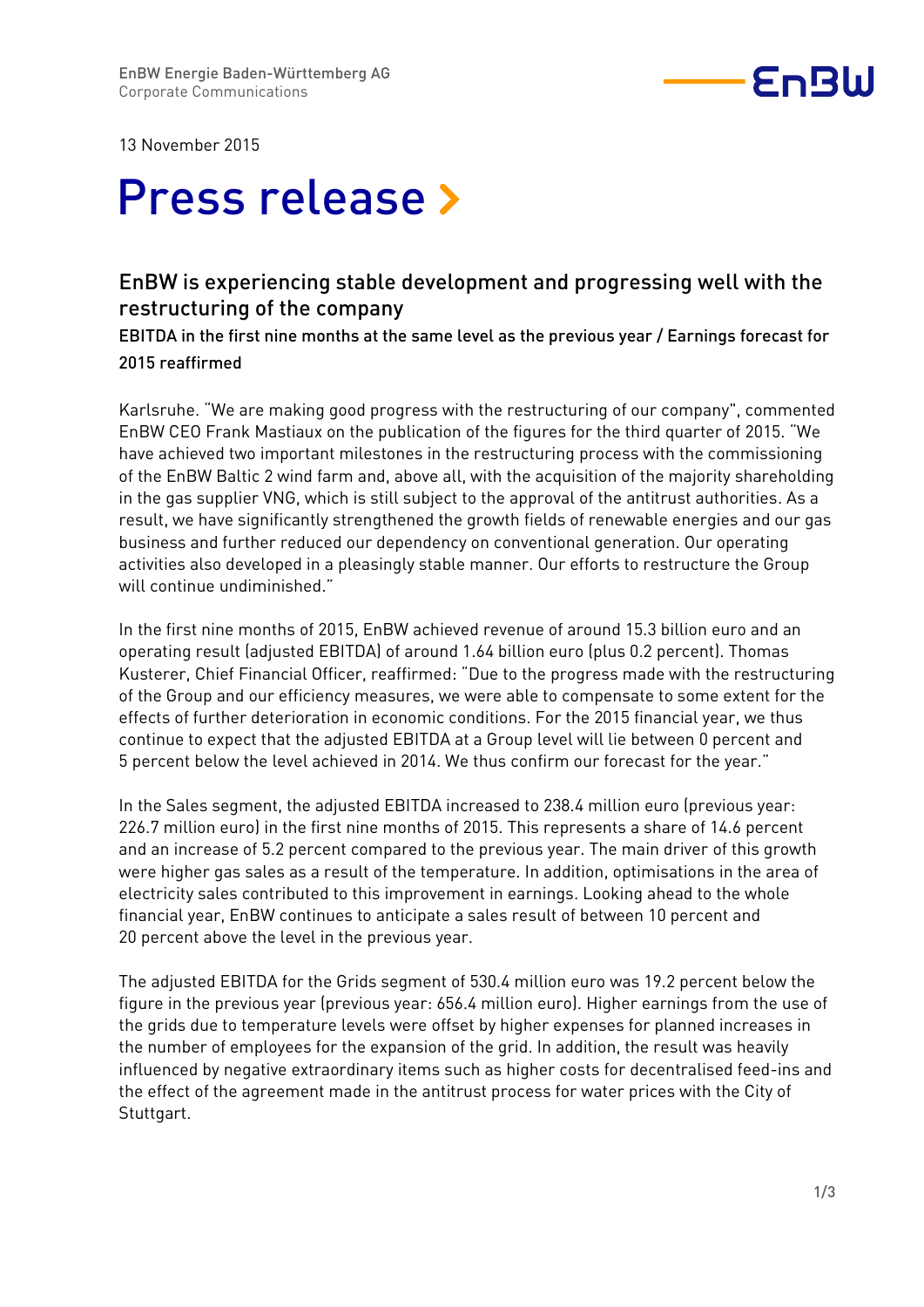

Page 2 Press release from 13 November 2015

Due to these one-off extraordinary effects, EnBW has thus adjusted its previous forecast for the EBITDA in the Grids segment for the whole year from between 0 and -10 percent to between -10 and -20 percent.

In the Renewable Energies segment, the adjusted EBITDA of 156.3 million euro in the first nine months of 2015 was a good 7 percent above the figure in the previous year. It was possible to more than offset the continued low wholesale market price for electricity and the accompanying negative effects on earnings from our run-of-river power plants with the ramping up of the EnBW Baltic 2 wind farm. The feed-ins from EnBW Baltic 2 and from other onshore wind power plants will have a strong positive influence on the segment's earnings performance especially in the fourth quarter. EnBW thus continues to expect an increase in the operating result for the Renewable Energies segment of at least 20 percent.

The adjusted EBITDA in the Generation and Trading segment increased by around 9 percent to 671.1 million euro. This can be primarily attributed to the inspection of GKN II being delayed until October and the resulting non-sustainable additional production of a terrawatt hour in the third quarter. Other temporary effects and the pro rata reimbursement of costs as part of the reserve power plant legislation also contributed to this development. As a result of the unchanged situation on the market, EnBW continues to expect, however, an operating result in this segment of between -15 percent and -25 percent below the level in the previous year.

The Group net profit was 710.8 million euro, compared to a Group net loss of -770.6 million euro in the previous year. This had mainly been due to high impairment losses on power plants. The adjusted Group net profit attributable to the shareholders of EnBW AG of around 998.1 million euro in the reporting period was significantly higher than the figure in the previous year of 350.4 million euro. This development was primarily due to the realisation of capital gains from the sale of securities.

Operating cash flow fell in comparison to the first nine months of 2014 by 20 percent to 1,174.4 million euro. This was primarily due to the change in the net balance of trade receivables and payables. Free cash flow fell in the reporting period by around 23 percent, although it continued to remain very much positive at 484.3 million euro. The adjusted net debt fell by 113 million euro in 2015 to 7.9 billion euro.

# Contact

Corporate Communications Durlacher Allee 93 76131 Karlsruhe Phone: 0721 63-14320 Fax: 0721 63-12672 presse@enbw.com www.enbw.com